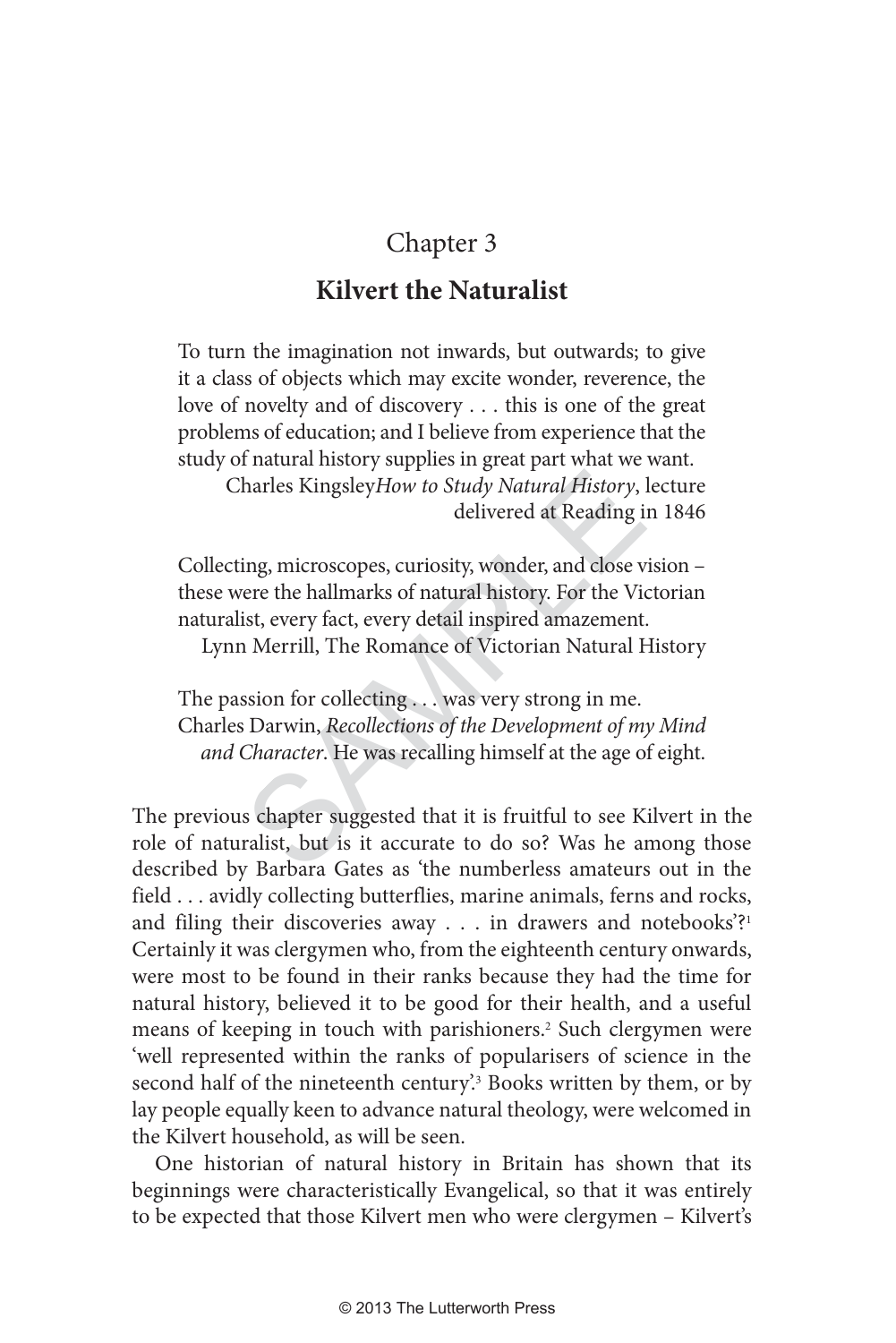ure took over, which was often marked by ser<br>ries of books appeared, aimed primarily at the<br>bined natural history with sentimental vers<br>*l of Flowers*, Miss Twamley's *The Romance of N*<br>utterflying with the Poets).<sup>4</sup> Fatu uncle Francis, Kilvert's father, and Kilvert himself – should make it part of their spirituality. Various strands of development in natural history from the eighteenth century continued into the nineteenth and they did so, according to Allen, because they were 'founded in a certain well-defined emotional-cum-religious attitude which . . . we may define as Evangelicalism'. A key feature of Evangelicalism was that 'the moral and the useful became, increasingly, intertwined: pursuits like geology could be justified . . . as a means of revering the earthly grandeurs of Creation', in other words as an expression of natural theology. And even when pursuits lacked obvious usefulness, like mountain climbing, moral content was attributed to them in their justification. The wonders and beauties of nature came to be seen as sacraments. As the influence of Romanticism faded by the 1830s, a new view of nature took over, which was often marked by sentimentalism. A whole series of books appeared, aimed primarily at the middle class, which combined natural history with sentimental verses (e.g. Mrs Hey's *Moral of Flowers*, Miss Twamley's *The Romance of Nature*, Joseph Marrin's *Butterflying with the Poets*). 4 Fatuous as this development may appear, to it 'we owe the massive strength of Victorian natural history . . . The natural history that now emerged was in its whole essence an Evangelical creation'. Its value lay partly in the fact that it allowed for the discharge of powerful emotions that Evangelicalism regarded as taboo (a sensuous feel for beauty, a semi-pagan response to nature) which, having to achieve some release, appeared as sentimentalism. 5 O'Connor has defended works combining natural history with sentimental verses, rejecting Allen's dismissal of them as 'a debased substitute' for a real appreciation of nature. Publishing of any kind was rarely profitable in this period, O'Connor argued, and 'publishers needed to try every trick in the book to attract readers'. Furthermore, the appeal through sentimentality does not, O'Connor insisted, imply insincerity. Such works were 'multi-layered imaginative commodities . . . and they deserve sympathetic historical attention'. 6

We are fortunate to have, in Edmund Gosse's *Father and Son* (1907), a 'case-history' documenting the impact of natural history on an Evangelical family around the time the Kilvert children were growing up. In the words of its editor, the book 'conveys a sense of the traumatic scientific and religious ferments of the mid-nineteenth century'. 7 Like the Kilverts, the Gosses were a middle-class and Evangelical family, though their Calvinism was much more extreme. 'No fiction of any kind, religious or secular, was admitted into the house', wrote Edmund. 8 The Kilvert parents were not so strict, although there is a parallel in that in both households the father's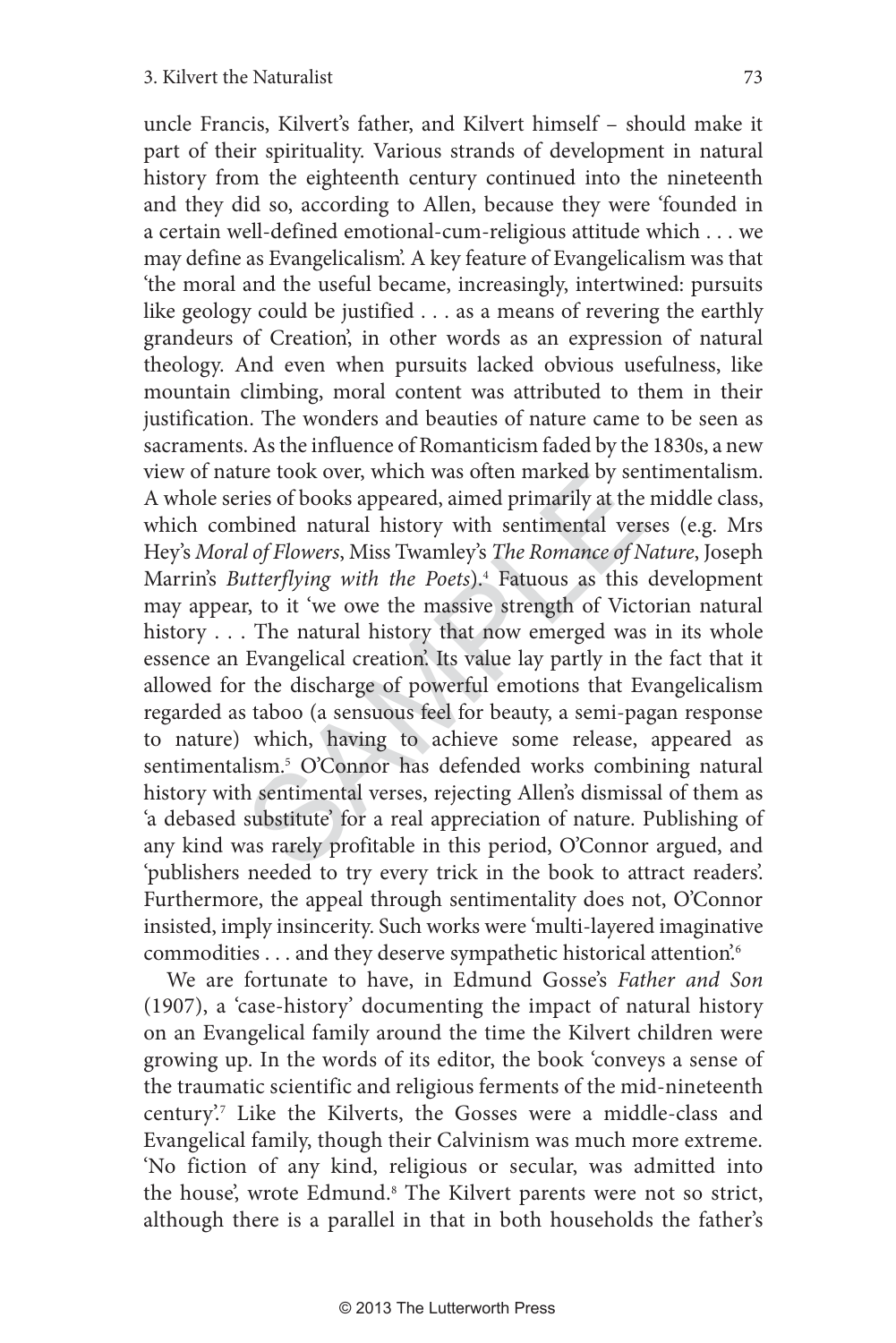Evangelicalism was more extreme than the son's. Edmund Gosse was born in 1849, only child of Philip Gosse, son of an engraver. Philip was keen on natural history as a boy, an interest encouraged by his aunt, who was herself a naturalist.

The books allowed to Edmund were 'a queer variety of natural history', travel books, some geography and astronomy, and 'much theology'. Significantly, he had access to Charles Knight's *The Penny Cyclopedia*, which was 'his daily, and for a long time almost [his] sole study'. Philip Gosse's *A Naturalist's Rambles on the Devonshire Coast* (1853) 'brought before the public the science of marine biology and was partly responsible for the sea-shore craze of the mid-Victorian period'. 9 The book resulted from nine months' residence on the Devon coasts in company with his wife and 'a little naturalist in petticoats' (his son Edmund), pursuing 'the study of the curious forms, and . . . curious instincts, of animated beings'. Gosse earnestly urged readers not to be found among the 'idle pleasure seekers' oblivious to the 'strange, beautiful, or wondrous objects' of the sea shore, to which his book could be a 'hand-book'.10 In 1856, he was elected a Fellow of the Royal Society and 'was now the leading populariser of natural history in the country.<sup>11</sup>

ursuing the study of the curious forms, and<br>animated beings'. Gosse earnestly urged rea<br>nong the 'idle pleasure seekers' oblivious to t<br>· wondrous objects' of the sea shore, to whit<br>and-book'.<sup>10</sup> In 1856, he was elected a The specimen-hunting recorded by Mary Howitt in *The Children's Year* may be seen as a manifestation of this mid-century enthusiasm for natural history. The Kilvert family's summer holidays to seaside resorts in Somerset and Devon, noted in the last chapter, were coloured by Mary Howitt's descriptions of her children's experiences. Certainly Kilvert had a developed interest in marine flora and fauna, as we shall see when we examine his account of his Cornish holiday. One wonders whether the collection of pebbles picked up on Clevedon beach by the Kilvert children (mentioned by Emily Kilvert) gained in significance because William Howitt had recorded that a local schoolmistress had impressed him 'with the perception that there was wisdom in the formation of a common pebble'.12 The pebble was often recommended in natural history books of the period as an object for the pious mind to contemplate. Charles Kingsley, who typified the clergymannaturalist, urged that the young should be taught 'wonder in every insect, sublimity in every hedgerow, the records of past worlds in every pebble'.<sup>13</sup>

Kilvert's instinct for the striking and the unusual, discovered often in ordinary experience, was in essence his artistic vision, his talent as a writer, nurtured by a family ethos which, as has been shown, encouraged children to take an interest in both the natural world and the world of man-made inventions, and to find 'wonders' in them. His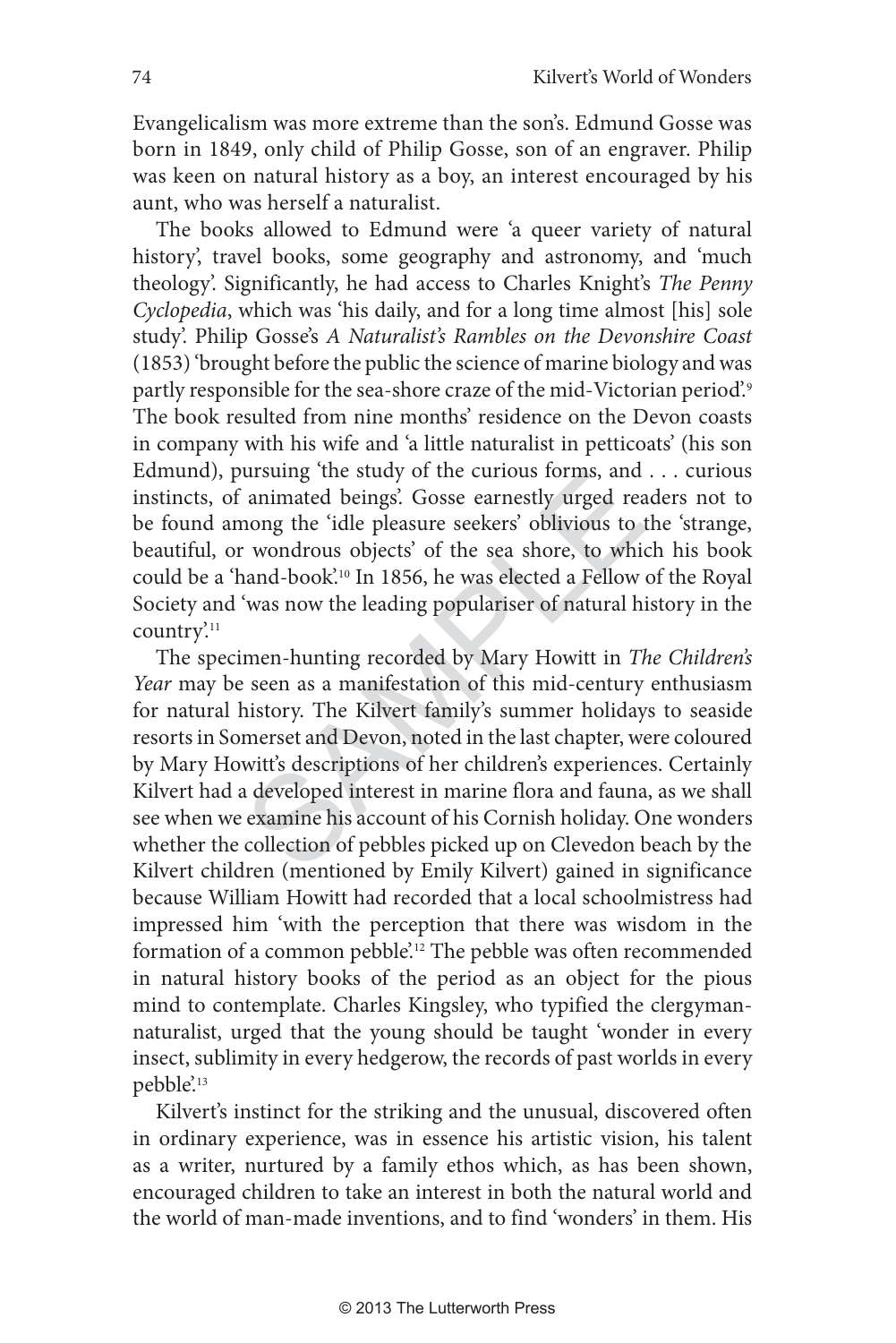great ability to convey the physicality of objects and scenes, commented on by virtually all critics, stems partly from a relish for, and a sensitivity to, the qualities that make them different or 'curious'. He enjoyed visits to his 'philosopher' friend, Richard Meredith, because he usually heard him expound upon 'antiquities and curiosities'.<sup>14</sup> It is highly significant that he expressed the motive behind his diary-keeping in terms that connect with a background in which showing an interest in the wonders of creation appeared as a moral duty: 'because life appears to me such a *curious* and *wonderful* thing . . . some such record as this' was called for.15 Kilvert was a collector of 'curious' things and his *Diary* is his collection – of experiences, places, characters, landscapes, memories, and natural objects.

In natural history provides further insight if<br>the. "Singular" is,' she stated, 'a particularly fe<br>history, since it suits the aims of the pursuit sor<br>or natural history is 'unique, individual, one o<br>ary, unusual ... rare, Lynn Merrill's observation that *singularity* was 'the motive engine of Victorian natural history' provides further insight into the way Kilvert wrote. '"Singular" is,' she stated, 'a particularly felicitous word for natural history, since it suits the aims of the pursuit so well'. Its key meaning for natural history is 'unique, individual, one of a kind', and 'extraordinary, unusual … rare, precious'. This quality is responsible in her view for the characteristic discourse of Victorian natural history: just as natural objects could be 'colourful, sensuous, visually complex, minutely detailed', so was the language used to describe them.16 To the Victorian field naturalist, intent on detailed, accurate observing and recording, objects were particular, moving and exciting. The accounts given in *The Children's Year* of the adventures of the young naturalist Herbert exemplify perfectly the discourse Merrill had in mind – a blend of the factual and the imaginative.

The Kilvert family's penchant for curiosities and wonders is well illustrated by its visit to the Great Exhibition of 1851, which was at that time the greatest collection of them ever assembled. One clergyman stated in his sermon on the Exhibition: 'This repository of wonders may be regarded as a Beneficent Stimulus to Human Diligence and Industry'.17 When Emily Kilvert described the family visit as 'a *wonderful* event in our childhood', there was literal force in her use of the word. She recalled that unique curiosity the Kohinoor diamond (in fact, her typically nine-year-old's memory of the 'great brass cage' that protected it).18 Another curiosity she remembered was Queen Victoria herself, looking very cross on a gallery above. Our knowledge of the values informing the Kilvert family's outlook enables us to see why it should have made the Exhibition a prime target, just as it was for John Dillwyn and his family, who visited it in 1851 on 21 March, 6 and 23 June. It represented work, which the Kilverts respected. The Exhibition's motto, chosen by Prince Albert and redolent of natural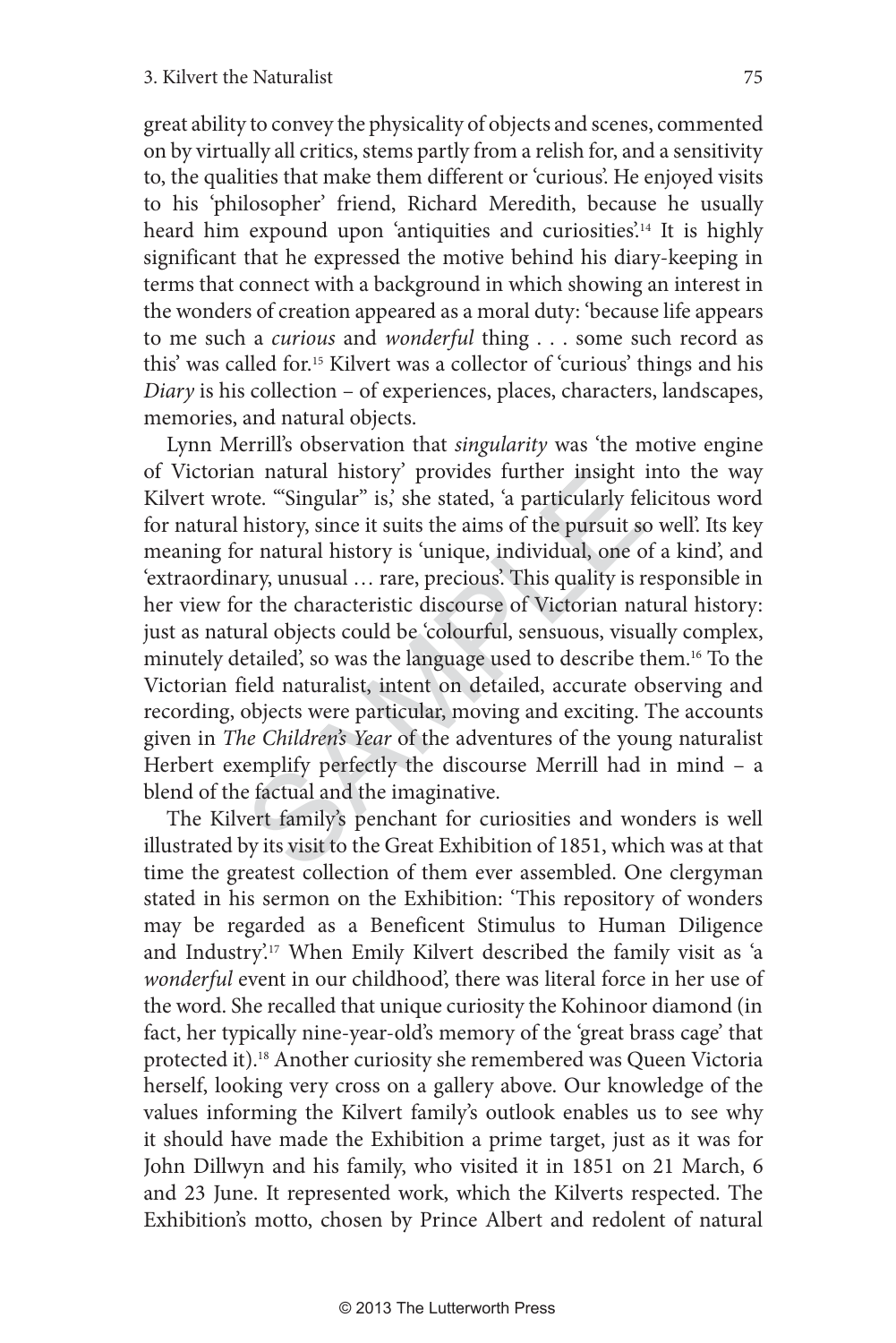theology, was 'The Earth is the Lord's and the fullness thereof'. It was also 'an outward and visible sign of how readily capitalism could conquer the globe'. In other words, it stood for the progress proclaimed in *Old England* and, as in Knight's portrayal, it chiefly meant British progress: 'It was fundamentally designed as a demonstration of British superiority to other nations', exporting its modernity and importing all the goods and curiosities of other nations, which were displayed in the 'emblematic hothouse' in Hyde Park.19 The Crystal Palace, a structure of glass and iron, was designed by Joseph Paxton as a larger version of the conservatory he had built for the Duke of Devonshire.20 The motives that brought the Kilvert family to the Exhibition along with six million other visitors between 1 May and 15 October 1851 can be gathered from Greenhalgh's summary of its significance. Exhibitions of this kind 'embodied the transformation of Victorians' existence and contributed to the shaping of the Victorian consciousness'; they were 'political propaganda', 'the first events committed to mass education', 'sale-rooms' for all kinds of manufactured goods, 'they celebrated religion [and] intellectual culture', and were the beginning of the 'masstourist industry?<sup>21</sup>

embodied the transformation of Victorians ex<br>to the shaping of the Victorian consciousness<br>paganda', 'the first events committed to mass<br>for all kinds of manufactured goods, 'they<br>l] intellectual culture', and were the beg The salient feature of the Exhibition was, in Briggs's view, 'an emphasis on power', epitomised by Nasmyth's steam-hammer, which apparently 'caught the imagination of visitors more than any other object'.22 The Victorian, Henry Mayhew, a visitor to it on 26 May 1851, also found 'the machinery . . . the grand focus of attraction', with the power-looms 'the chief centres of curiosity'. He praised working people for their behaviour, showing no sign of the disorder widely predicted: 'The fact is, the Great Exhibition is to them more of a school than a show' because the working man had little 'book-learning, but such knowledge as constitutes the education of life – viz. the understanding of human motives, and the acquisition of power over natural forces.<sup>23</sup> To the Kilvert family, the Exhibition was both a school and a show. Its lessons were those taught by the trade element in its background and by the writers they valued – the Howitts, Britton, Knight, Martineau, Marryat – whose works celebrated practical education, 'the arts of living', as well as the 'wonders' of the man-made and of nature.

The Kilvert tourists up in the capital from Wiltshire were intent on seeing other aspects of its intellectual culture. They went to the Zoological Gardens where the 'hippo was a recent acquisition having been brought over to England in 1850'.<sup>24</sup> Established by the founder of Singapore, Sir Stamford Raffles, the Gardens were based in Regent's Park and, like Kew Gardens, combined scientific work with popular entertainment. 'From its beginnings it had functioned explicitly both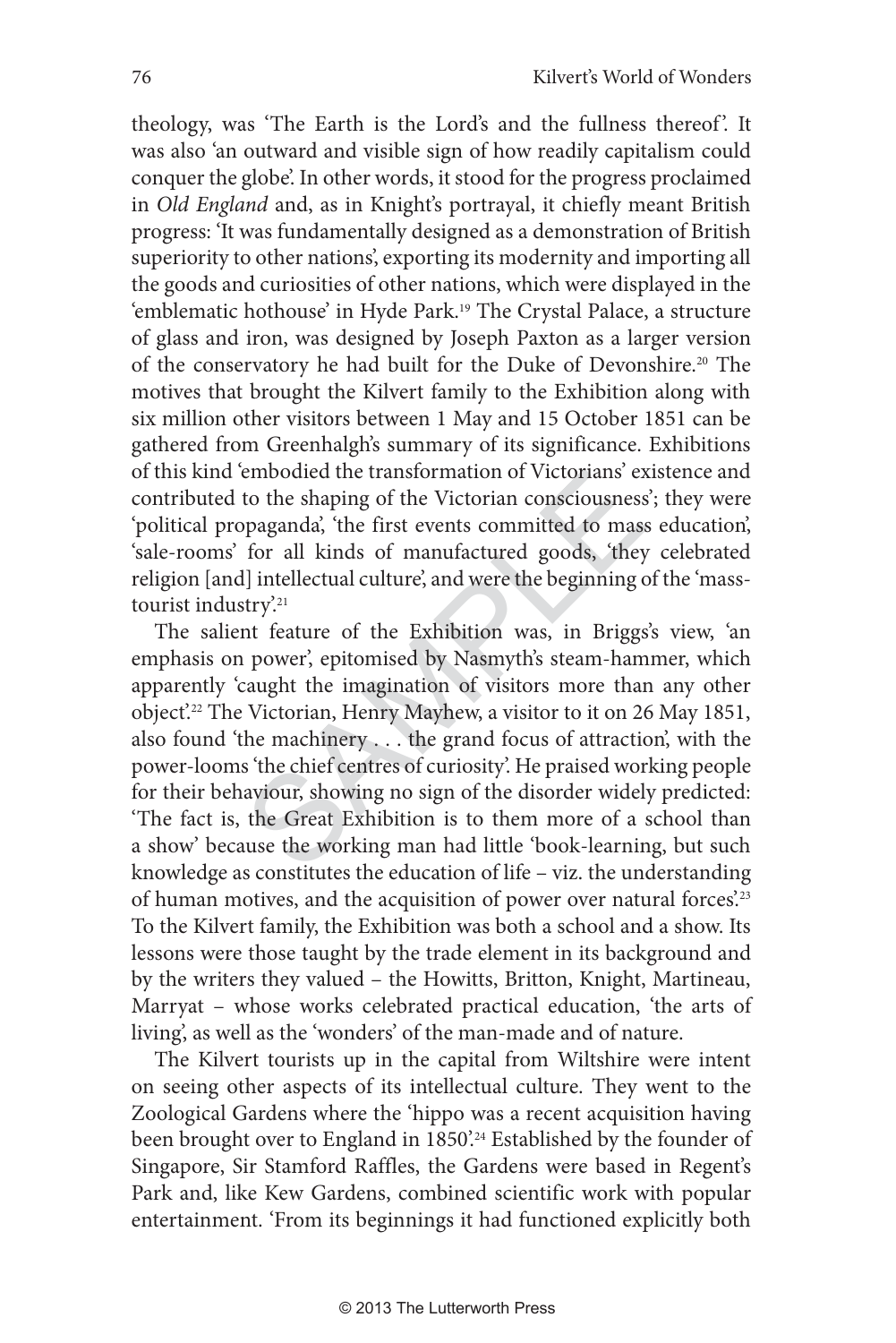## 3. Kilvert the Naturalist 77



View of the Crystal Palace, Hyde Park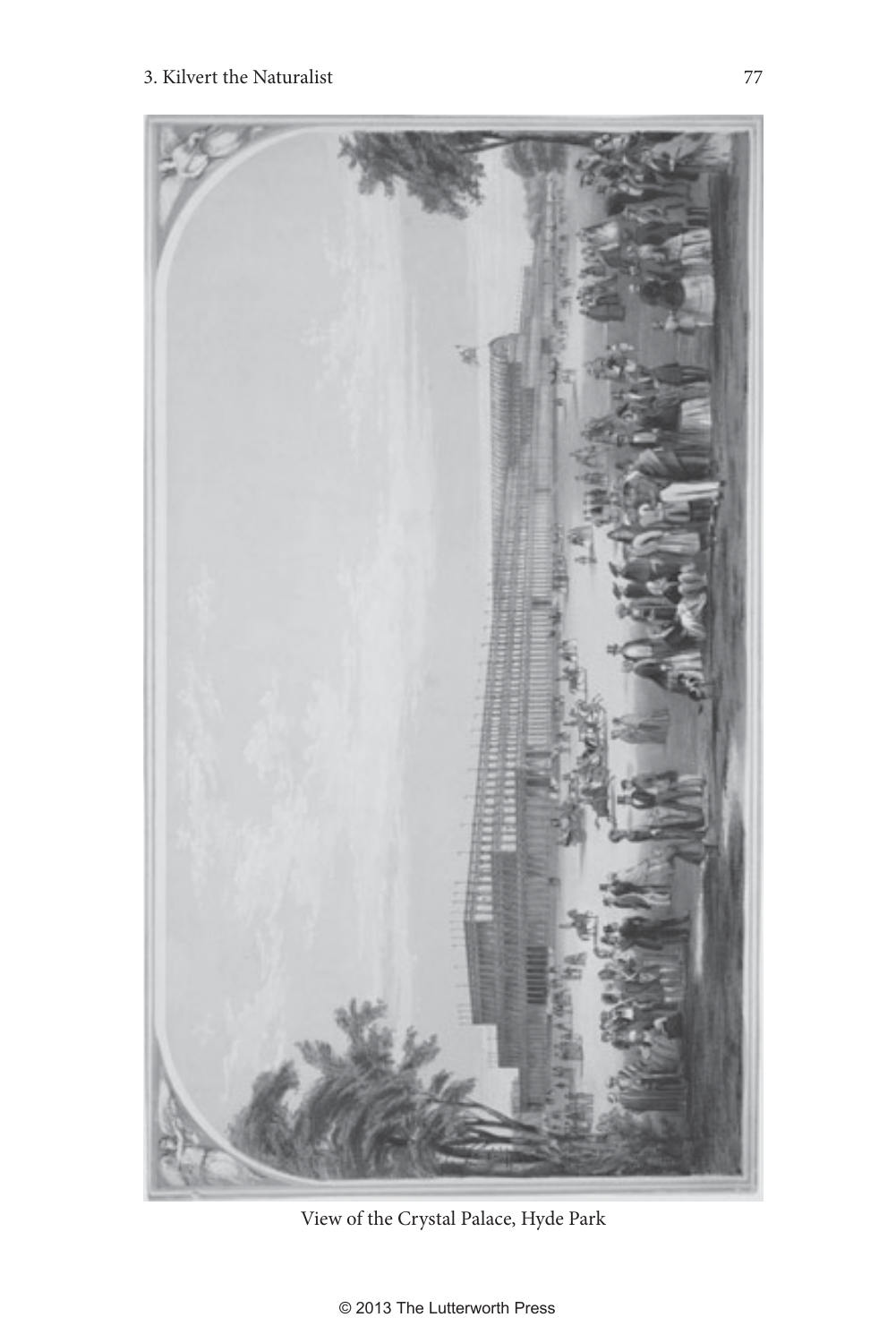as a symbol and an agent of national power'.<sup>25</sup> The hippo the Kilvert children saw was called Obaysch and was such a curiosity to the public that annual attendance rose from 168,895 to 360,402. Emily's memory of the creature was always coloured by her brother's response to it: 'When [the hippo] came dripping out of his tank, Frank (i.e. Kilvert) naively enquired where his bath towel was, at which the people standing nearby tittered a good deal.<sup>26</sup> The Kilvert children were being entertained by Obaysch but their background ensured that they were also learning. Lightman explained the context in which visits to the Zoological Gardens and other London locations took place:

The Victorians were fascinated by the strange new worlds that science opened to them. Exotic flora and fauna from across the empire poured into London daily, many later to be displayed in the British Museum (Natural History) or Kew Gardens to a public hungry for science. Visitors of every rank, at many sites, in many ways, defined knowledge, ordered nature, practised science.<sup>27</sup>

Itsplayed in the British Museum (Natural H<br>
Gardens to a public hungry for science. Visi<br>
ank, at many sites, in many ways, defined knov<br>
I nature, practised science.<sup>27</sup><br>
vert couldn't remember whether they were t<br>
eum,<sup>2</sup> Emily Kilvert couldn't remember whether they were taken to the British Museum,<sup>28</sup> but she did remember going to the Hans Sloane Museum and 'having various curiosities pointed out'. She had many reasons, as had her family, for regarding Sloane (1660-1753) as a hero. He came from a relatively humble background that encouraged useful work.29 Emily Kilvert and her siblings would have seen a vast range of objects at his Museum including plants and seeds, shells, parts of animals, fossils, insects, minerals, classical and oriental antiquities, paintings and drawings, coins, and machines. 'Sloane's Museum acquired the reputation of being the most desirable repository for ... objects of scientific importance.<sup>30</sup> After his death, his collection was bought by the government and became the British Museum.

Something of the serious purpose behind the Kilvert family's trip to London may be gleaned from the fact that its pattern of visits to the Exhibition, Zoological Gardens, and the Polytechnic Institution was mirrored by Charles Darwin's family in July 1851. Darwin 'took an intense interest in the exhibits at the Crystal Palace', though his children became bored. The next day they too went to see Obaysch and after that to the Polytechnic Institution in Regent Street.<sup>31</sup> This was 'an exhibition hall for popular science with working models, lectures, and a "gas microscope" projecting images of minute objects on to a large screen'. On its roof was the first studio where daguerreotype portraits were made. Maria Edgeworth had hers done there and wrote about the experience enthusiastically to a friend: 'It is a wonderful, mysterious operation'.<sup>32</sup> Emily Kilvert remembered the Polytechnic as 'one of the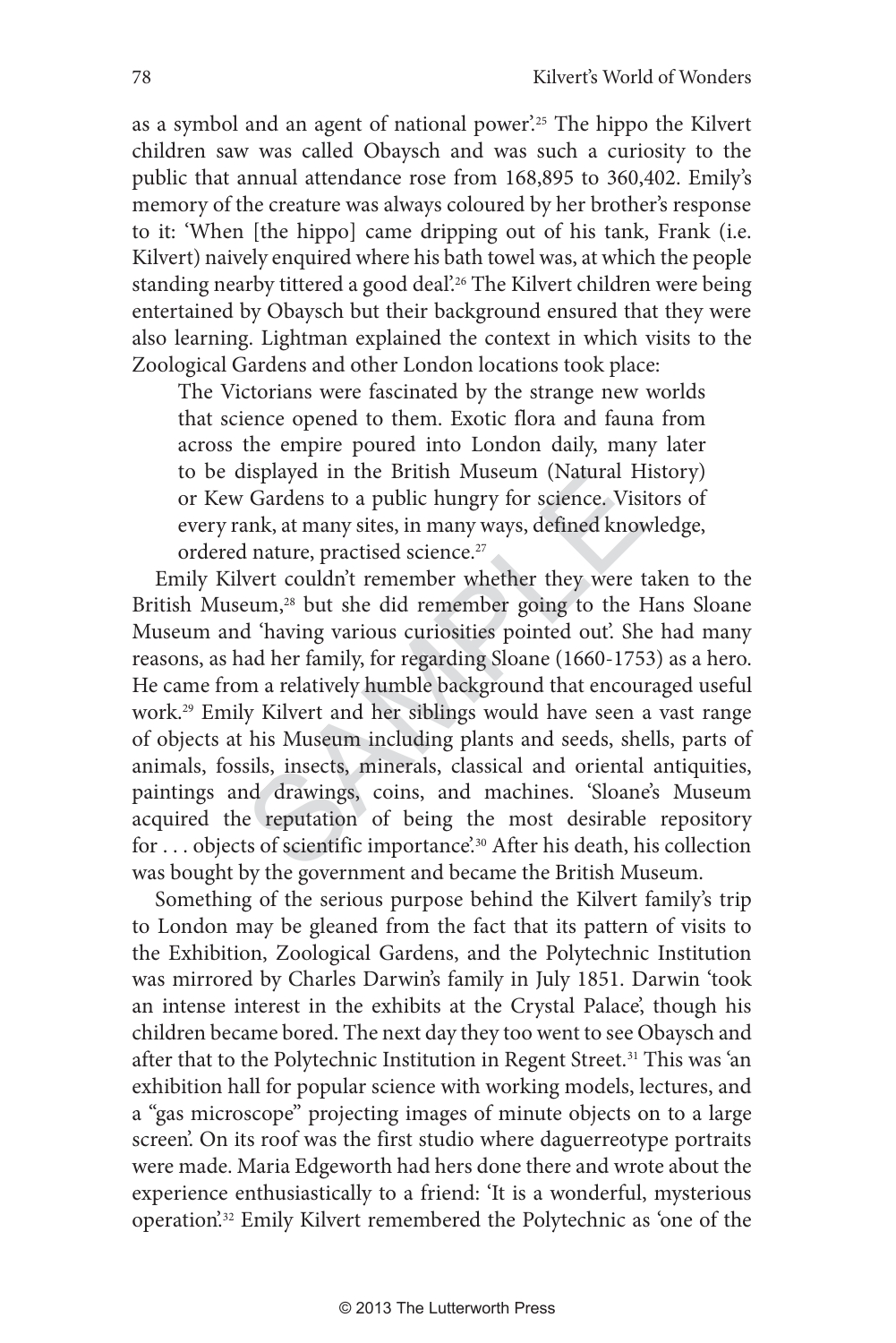most delightful places . . . which was the wonder of all of us children'. Looking back sixty years later, she was still excited: 'Here we saw the great Electric Eel in its tank, the diving bell. . . . The great wheel spinning glass, of which the man at work gave us specimens to our great joy, and all the other marvels of the place.<sup>33</sup> When looking forward to her visit, Emily would have remembered the *Children's Year* passage which told how the Institution was one of Alfred's 'favourite places' because of 'all the *wonders* of the place'. Alfred had sampled the 'diving-bell . . . the electrical machine . . . the magnified figures and the dissolving views'. He had also seen 'the glass-blower at work, and brought away spun glass'.34 Emily was, it seems, thrilled to be experiencing exactly what Alfred experienced.

g day: for the child brought up on *I he Childa*<br>of the London experiences would have been a<br>ral history collecting encouraged by that bool<br>l, in which 'religious and scientific knowing<br>or separable categories.<sup>35</sup> Collect The glass 'specimens' were not the only things Emily collected on that exciting day: for the child brought up on *The Children's Year*, the 'collecting' of the London experiences would have been a special form of the natural history collecting encouraged by that book and by her background, in which 'religious and scientific knowing were neither separate nor separable categories'.<sup>35</sup> Collecting specimens expressed both kinds of knowing. The Victorian and Evangelical work ethic 'introduced a new note of fervour' into collecting specimens. A good collection was a sign of devotion, effort, reverence, achieved 'while gazing all the time "through Nature up to Nature's God". Collecting, in short, received religious sanction<sup>'36</sup> Mary Howitt's account of her children's early education instilled both this mentality and the habit of collecting, particularly in relation to their experience of the seaside at Hastings, where their rented house was situated. Herbert was intent on finding 'treasure and wonders', and when the tide was out 'they found treasures at every step: there were shells, and sea-weed, and star-fish'. And such collecting had an inevitable outcome: having, like proper naturalists, arranged their 'treasures' on shelves in a cupboard, 'It was to them like a little marine museum'.37 Producing and ordering a collection were significant activities of the period, as Endersby explained: 'The mid-Victorian natural history sciences were pre-eminently concerned with collecting and classifying, activities that some practitioners of the physical sciences regarded with disdain. As a result natural history tended to be held in low esteem',<sup>38</sup> and this was particularly the case with botany.

Mrs Emma Hockin, Kilvert's hostess during his Cornish holiday, exemplifies a number of themes relevant to this chapter, the most obvious of which is that she was in the tradition of Victorian women with a strong interest in botany. Kilvert's stay with her and her husband William at their home of Tullimaar from 19 July to 6 August 1870 could almost be described as a naturalists' field-trip, so full was it of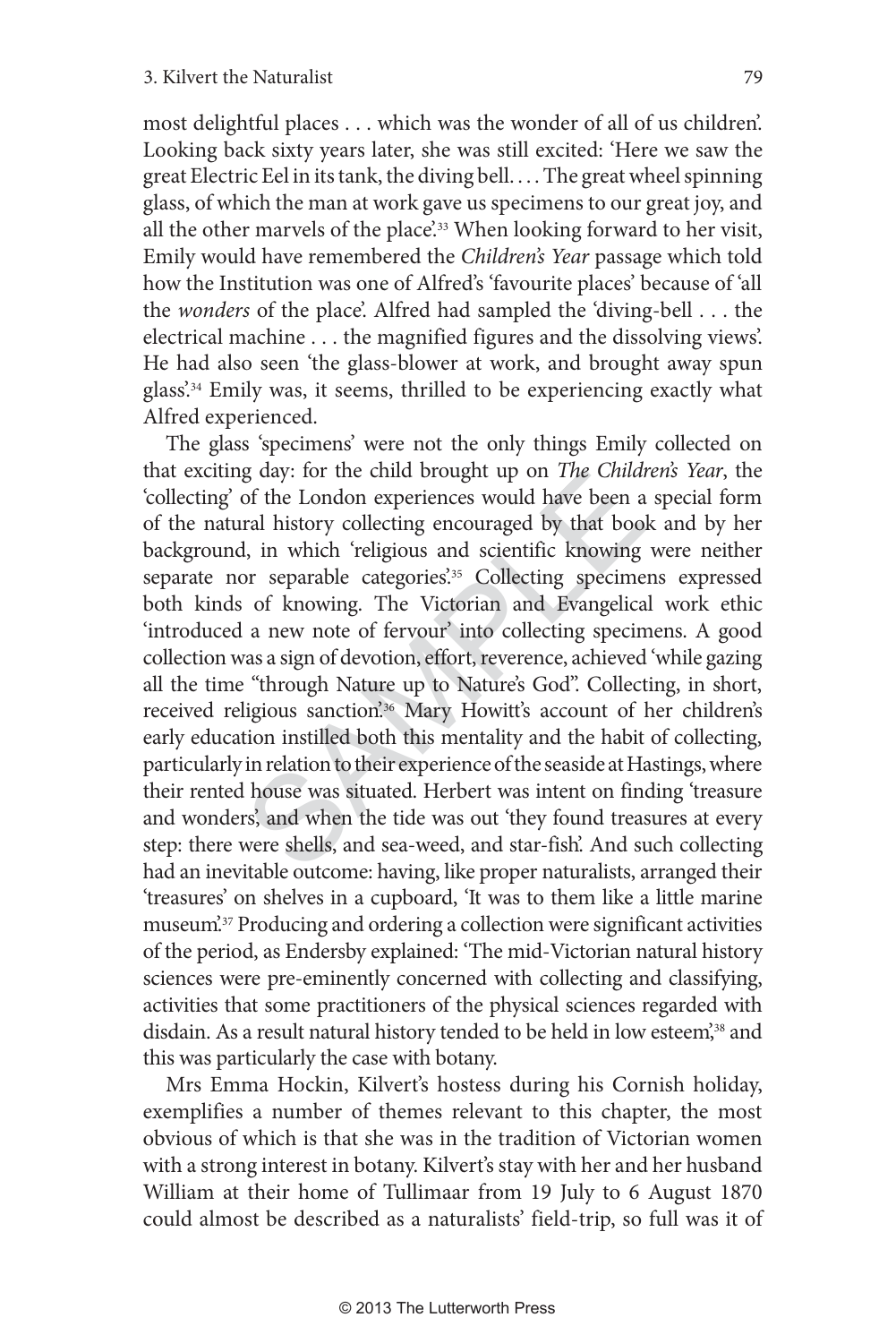excursions in which the collecting of specimens was a primary activity. Towns and historic buildings were sometimes the target of excursions, but no matter whether the objects targeted were man-made or natural, Kilvert's approach to them was that of the avid collector. Some places visited were on a list he had prepared beforehand, some were chosen by his hosts, who shared his 'collecting' mentality. On 1 January 1867, Emma married William Hockin, son of the rector of St Stithians, Cornwall. His maternal uncle, Benjamin Sampson, was an industrialist, supplying gunpowder for blasting to Cornish mines. It was he who built Tullimaar in 1830, as the Prologue noted.

knocked off the cliff a piece of serpentine rocs a remembrance of the place and a specimen of it as having been "struck off by the hoof of This last reference perplexed the *Cornish Dia* ide as 'a baffling joke'. They had One of Kilvert's excursions during his Cornish holiday was to Kynance Cove and his account of it includes the following passage: 'We gathered some seaweed off the rocks to take home for a weather gage [*sic*], and H knocked off the cliff a piece of serpentine rock for me to bring away as a remembrance of the place and a specimen of the rocks. He described it as having been "struck off by the hoof of the learned Erasmus"'.39 This last reference perplexed the *Cornish Diary*'s editors, who set it aside as 'a baffling joke'. They had failed to find a link to the 'sixteenth-century humanist scholar', Erasmus. They were focusing on the wrong scholar – and here we came across again the 'iceberg' nature of *Kilvert's Diary*, one of those brief glimpses into the diarist's knowledge and experience, indicating larger elements below the surface. 'H' (Kilvert always designated Hockin thus) had meant *Erasmus Darwin* (1731- 1802), grandfather of the author of *The Origin of Species*, and Kilvert had understood Hockin's allusion,<sup>40</sup> which means he knew something of this 'Erasmus'. Hockin's knowledge perhaps came from his maternal uncle's involvement with the Cornish mining industry; Hockin could have known that Erasmus Darwin had accompanied the entrepreneur Matthew Boulton (1728-1809) during his two months' stay in Cornwall on a geological expedition in 1780.41 Hockin certainly knew that Erasmus Darwin was in the habit of chipping off any fragments of stone, or quartz, or spar he found interesting.<sup>42</sup> Kilvert recognised that Hockin had a knowledge of geology, one which matched his own.

Kilvert's enthusiasm for the serpentine rock at Kynance Cove may have been fired in part by Hockin's own. Kilvert wrote: 'I never saw anything like the wonderful colour of the serpentine rocks, rich, deep, warm, variegated, . . . veined with red, green and white, huge blocks of precious stone, marble on every side, an enchanted cave, the palace of the Nereids'.<sup>43</sup> The passage's combination of detailed, precise observation with a flight of fancy (it was another moment of enchantment) is frequently found in Mary Howitt's *The Children's Year*, and echoes the following passage from it that describes rocks at East Cliff near Eastbourne: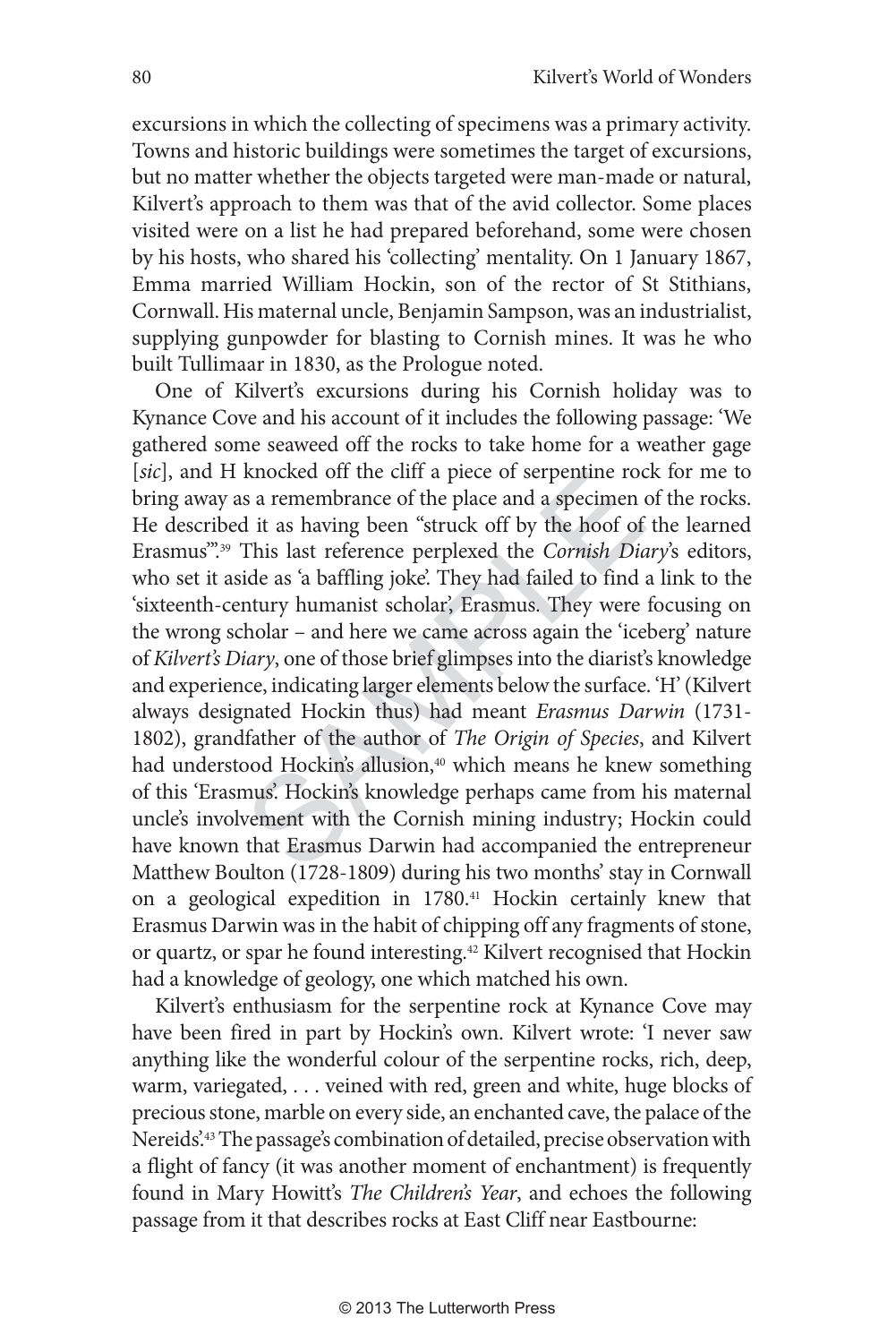The angles of many of the blocks of stone are worn off . . . and this roundness [and the green sea-moss] give to them the fanciful appearance of huge heads covered with green wigs. Herbert and Meggy . . . recalled all the stories that they had ever heard of mermen and mermaids, sitting on rocks in the sea, combing their long green hair. Surely this must be a great company of sea gods and goddesses.<sup>44</sup>

The co-existence of detached scientific viewpoint with imagination was a marked character trait of Dr Erasmus Darwin. Educated at St John's College, Cambridge, he trained as a doctor but was interested in everything. He loved electrical experiments as a boy, and was one of the founder members of the Lunar Society<sup>45</sup> of Birmingham, leading figures of which were the entrepreneur Matthew Boulton, the engineer James Watt, the pottery king Josiah Wedgwood, the chemists James Kerr and Joseph Priestley, the geologist Whitehurst, and the inventor/educationist R.L. Edgeworth.<sup>46</sup> Most were Nonconformists. When Erasmus Darwin noticed fossilised shells in the walls of caves in Derbyshire, he became very excited at the idea that all species had developed from one original microscopic ancestor and on this idea he based his theory of evolution.

mes Watt, the pottery king Josiah Wedgwood,<br>
2 and Joseph Priestley, the geologist Whiteh<br>
lucationist R.L. Edgeworth.<sup>46</sup> Most were Nor<br>
smus Darwin noticed fossilised shells in the v<br>
ire, he became very excited at the i Erasmus Darwin's range of enquiry, imagination, and enthusiasm for knowledge were qualities shared by Kilvert, not in the same degree but basically of the same kind. It was these qualities that made him a writer, and the instrument that channelled and focused him was his pocketbook, which he always had with him. His stance towards experience, towards the 'collecting' of experience, is typified by the 3 May 1870 *Diary* entry: 'I stood by the window making notes of things in general in my pocket-book'. From the stockpile of 'things in general' there emerged the particular, finished elements that make up the *Diary*. The raw material, the 'specimens' that were initial impressions of things, people, places, experiences, were later sifted, classified, their essential features isolated and intensified through reflection and imagination.

It is *Kilvert's Cornish Diary* that provides the clearest evidence of Kilvert the naturalist, the collector, and this is so for a number of reasons. His holiday in Cornwall partook of the nature of a 'fieldtrip' because it was a unique area and one unknown to him. One of his first impressions of it was its industry: 'the most striking feature being the innumerable mine works of lead, tin, copper crowning the hills with their tall chimneys' and he noted ships in the river near Truro waiting for cargoes of tin and copper. From the home of his hosts, he could glimpse the Perran Foundry belonging to the Fox family. His preoccupation with Cornwall's mining industry appears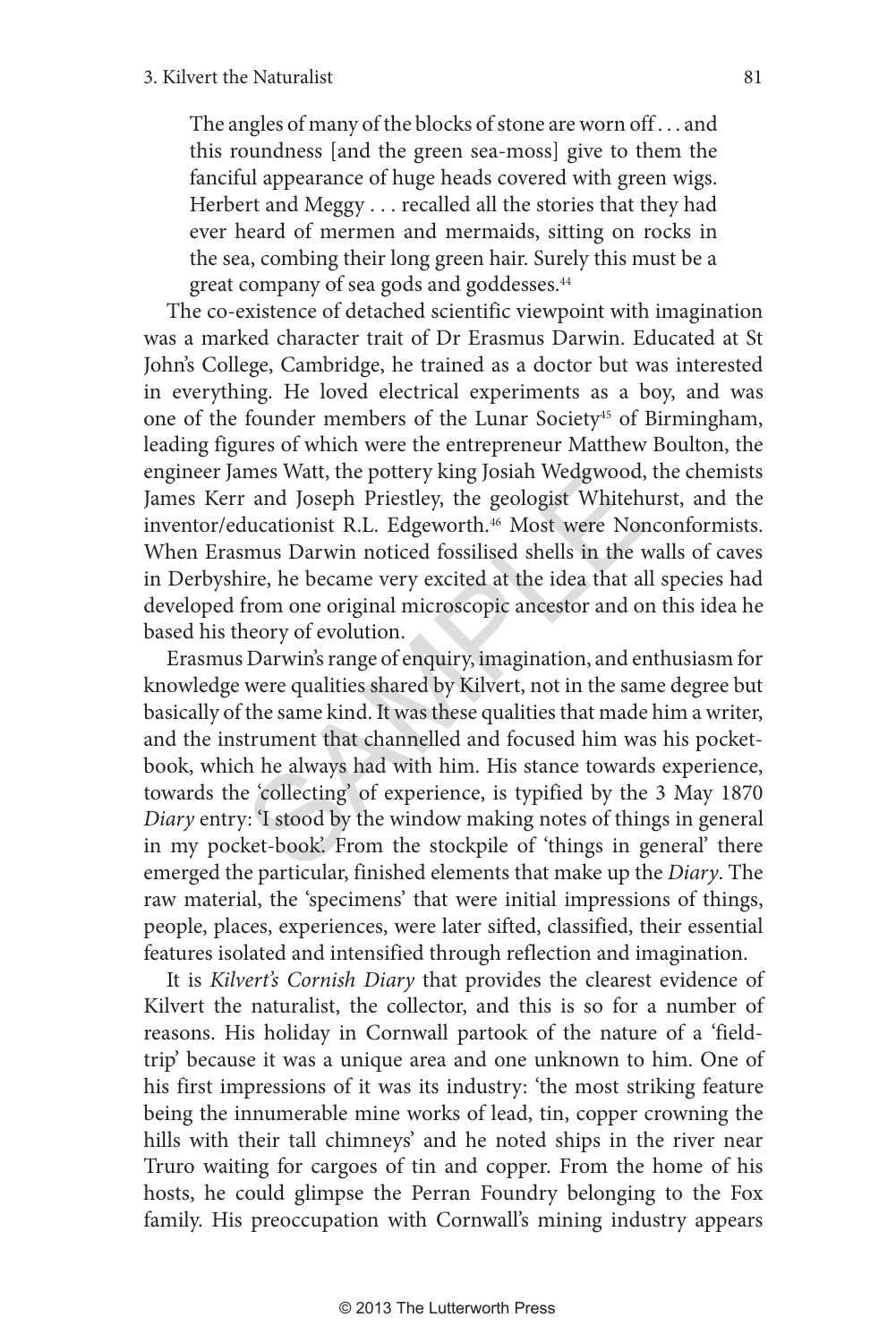in the numerous references to it. 'The red flames burst and roared from the tops of the tall mine chimneys' is one entry that shows that his imagination was aroused by the sights and sounds of industry. Another is this: 'We came to a mine called St Ives Consoles, and the works, rattling, clanking, clumping, at "stamping" and "streaming" tin'. And noticeably, even when visiting Tintagel, the centre of Cornwall's tradition of King Arthur legends and described very romantically by Kilvert, he felt moved to note: 'they have just begun mining for iron in this cliff<sup>'47</sup> This is not a man who could find beauty, interest, things worth writing about only in the conventionally pretty and picturesque, but one whose imagination, like that of Erasmus Darwin, was fired by anything and everything.

He had prepared for it by purchasing Bottre<br>which stimulated his interest in what he experie<br>rnwall's coast that was the centre of his attention<br>to of Mullion Cove: 'the deep blue sea rippling in<br>ut in by the great dark cl Examination of his three-week stay with the Hockins confirms this impression. He had prepared for it by purchasing Bottrell's book on Cornwall,<sup>48</sup> which stimulated his interest in what he experienced. It was of course Cornwall's coast that was the centre of his attention. He rejoiced in the beauty of Mullion Cove: 'the deep blue sea rippling into the deep small cave shut in by the great dark cliffs, the fringe of white foam along the rocks . . . the streaks and patches of deep brilliant intense emerald green "playing" into blue'. He and his hosts were particularly drawn to rock pools: 'After luncheon we went down on the beach to look for seaanemones among the rocks and pools at low water for Mrs H. We found a few red specimens and she found a green one'. Allen credited Philip Gosse with drawing the Victorian public's attention to sea-anemones, describing him as 'the loving painter and describer of sea-anemones and starfish<sup>'49</sup> Barber wrote of sea-anemones: 'By 1858 [they] had become universal pets' and quoted the comment by G.H. Lewes (from his *Seaside Studies*): 'the lovely Sea-Anemone, now the ornament of countless drawing-rooms'.<sup>50</sup> Evidently, Kilvert knew the different kinds of weed of the sea-shore, noting at one place 'forests of seaweed and ore weed'.<sup>51</sup> Shells were one target of his collecting: 'We picked up a number of pretty shells on the beach, and I meant to have taken them home.... $^{352}$ 

The editors of the *Cornish Diary* commented: 'This notebook is full of allusions to the Victorian mania for collecting ferns, which prompted a whole collection of fern books. Emma Hockin was clearly a passionate collector'. 'In the decade from 1845 to 1855 [the public's tastes] moved successively from seaweeds to ferns to sea-anemones', Lynn Barber noted.<sup>53</sup> Kilvert too was both very passionate and very knowledgeable about ferns. When he was a teenager, in the mid-1850s, the fern craze was at its height. It exemplified 'a society in the grip of a powerful emotion, a "collective projection", rooted in some deeply buried psychological layer'.<sup>54</sup> Boyd wrote of it: 'Members of the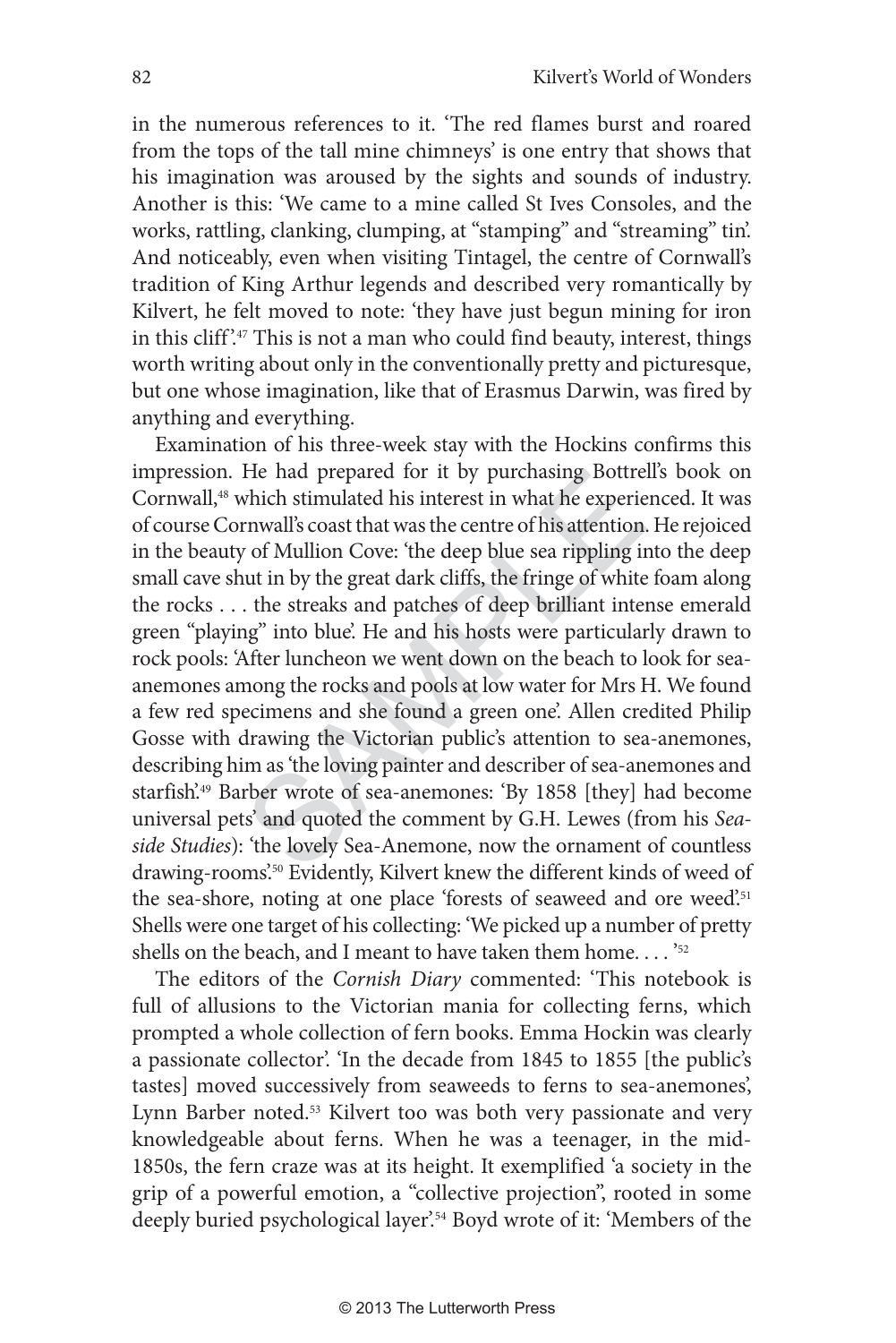cult were men and women for whom ferns were more than a fad or fashion<sup>'55</sup> Ferns aroused little interest before 1830 and the first book on them appeared in 1837.<sup>56</sup> Allen linked the craze to Evangelicalism: 'there was something about ferns uncannily in tune with the spirit of the age. They matched the new mood of sombreness: the Fern Craze opened as men's clothes, quite suddenly, turned black', some of its moral fervour deriving also from Romanticism and medievalism.<sup>57</sup> Women were encouraged to be collectors and experts. Kingsley was writing in 1855: 'Your daughters, perhaps, have been seized with the prevailing "Pteridomania", and are collecting and buying ferns, with Ward's cases wherein to keep them'.<sup>58</sup> (Nathaniel Bagshawe Ward had invented a glass case for nurturing and displaying ferns; it was on show at the Great Exhibition.) The fern became a dominant motif in Victorian decoration on wallpaper, china, glass, tiles, and fabrics. The Victorian botanist Thomas Moore (1821-1887) said that ferns' attractiveness did not lie in their colour, 'sober green', but rather in their 'elegant forms and graceful habits'.59

on wallpaper, china, glass, tiles, and fabrics. To<br>nomas Moore (1821-1887) said that ferns' attra<br>heir colour, 'sober green', but rather in their 'e<br>ul habits'.<sup>59</sup><br>ilvert was holidaying in Cornwall, the craze v<br>l of the 1 When Kilvert was holidaying in Cornwall, the craze was subsiding (by the end of the 1870s ferns were unfashionable), but he was in the very best region for specimens. Nona Bellairs's book, *Hardy Ferns: how I collected and cultivated them* (1865) asserted that the South-West was the best area for them, 'especially the dear Cornish land . . . [which] is a land of ferns'.<sup>60</sup> It seems that Kilvert knew her book. Her attitude to ferns rested on pious foundations, as his did. 'The Book of Nature is the Book of God', she declared, and study of ferns would help to 'turn the child's heart to the love of the pure and beautiful instead of the vile and debasing'.61 Nona Bellairs (1824-1897) was the daughter of the Rev. Henry Bellairs (1790-1872), who became a legend for good works in his parish of Bedworth (Warwicks.) The targets of Mrs Hockin's fern hunting in Cornwall may have been suggested by Kilvert, guided by Bellairs. The latter recommended the rocks of St Michael's Mount for specimens of Asplenium Marinum and Asplenium Lanceolatum and that was where the former searched.<sup>62</sup> (Kilvert observed, just as Bellairs did, that he should like to see 'a great storm from St Michael's Mount'.) Naturally he was carried along in the wake of his hosts' enthusiasm for fern-collecting during his stay at Tullimaar, but he had his own interest independent of theirs. On 17 March 1870, before his Cornish holiday, he recorded: 'English maiden-hair fern was growing plentifully about the rocks and I brought away a plant'. In another entry (3 June 1876) he noted: 'Seeing some pretty ferns growing on the bank of a hedge . . . I gathered them for Dora'. Dora, his youngest sister, born 1848, often shared natural history experiences with him.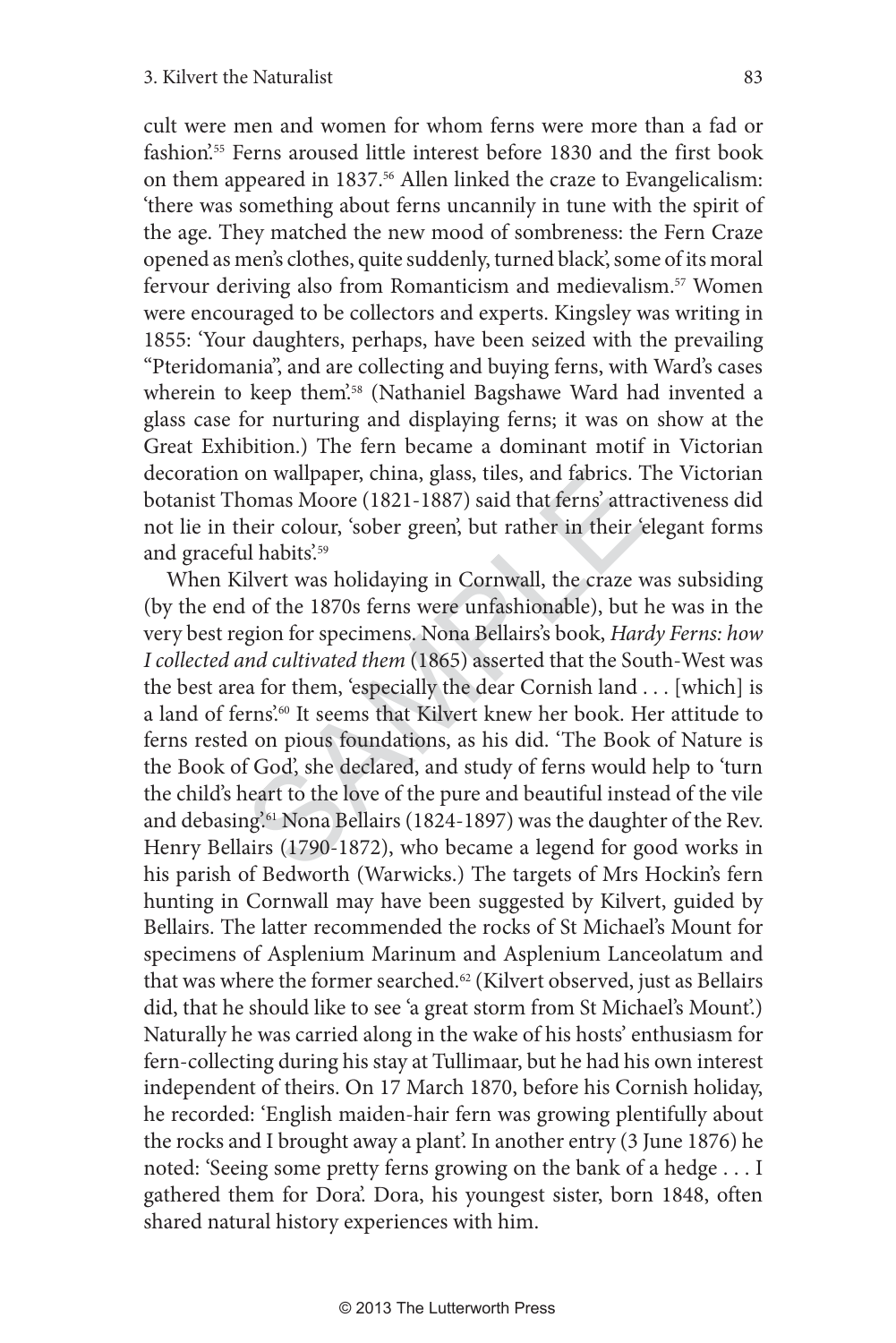uminating their titles under them.<sup>64</sup> Further il<br>llts of remembrance and collecting is the *Diar*<br>gain involving the Dew girls: 'Jenny Dew has a<br>albums with a request that I will write in it "tl<br>under the trees" – (Newman Other of Kilvert's friends knew of his enthusiasm for plants (and for Wordsworth): '[Jane Dew] and Emily have just returned from the Lakes and have come back full of Wordsworth, Rydal and Grasmere and with a store of photographs, ferns and other plants connected with the poet'. The girls (daughters of Henry Dew, rector of Whitneyon-Wye) also knew that Kilvert was, as they were, among the army of *collectors*: 'They very generously gave me six photographs and Jane gave me some ferns she gathered at Dungeon Ghyll and a piece of Portugal laurel she picked up in Wordsworth's garden at Rydal Mount'.<sup>63</sup> A facet of Kilvert's collecting habit known to the Dew girls was his keeping of a scrap book. Alice was one of the youngest Dew sisters (born 1860) and she was pleased on 25 July 1871 to help to keep his scrap book upto-date: 'Alice has been pasting my photograph scraps into my scrap book and illuminating their titles under them'.<sup>64</sup> Further illustrative of the linked cults of remembrance and collecting is the *Diary* entry for 4 May 1872, again involving the Dew girls: 'Jenny Dew has sent me two manuscript albums with a request that I will write in it "the lines you said to me under the trees" – (Newman's I think, signed J.H.N.) and "something of your own".<sup>65</sup> The emphases here indicate the role the cults had in stimulating and reflecting *sympathy* as a crucial element in Victorian personal relations.

Kilvert's naturalist self appears frequently in the *Diary* in entries which repeatedly exemplify curiosity and knowledge, knowledge and curiosity. He made explicit in the *Diary* entry for 27 May 1871 the way in which those twin elements complemented each other in his approach to wild flowers. He had met the Morrell children with their governess, Miss Sandell, one of those ladies who knew botany. Kilvert was impressed by the collection of wild flowers that the Morrell children had made, under her guidance:

They had found the bog bean, the butterwort, milk-wort in four varieties, butterfly orchis, mouse ear, marsh valentine, marsh buttercup, hawkweed fumitory, yellow pimpernel, yellow potentilla. The children showed me what I never found out for myself or knew before, that the bog bean grows in the wern below Great Gwernfydden. And I have walked 14 miles for that flower, when it grew close by. Miss Sandell taught me more about these flowers in ten minutes than I have learnt from books in all my life.

Kilvert's tribute to Miss Sandell is significant in a number of ways. Firstly, he was acknowledging what a good teacher she was, partly because of her comprehensive knowledge, and partly because she had fired the children's enthusiasm. Secondly, he was revealing his own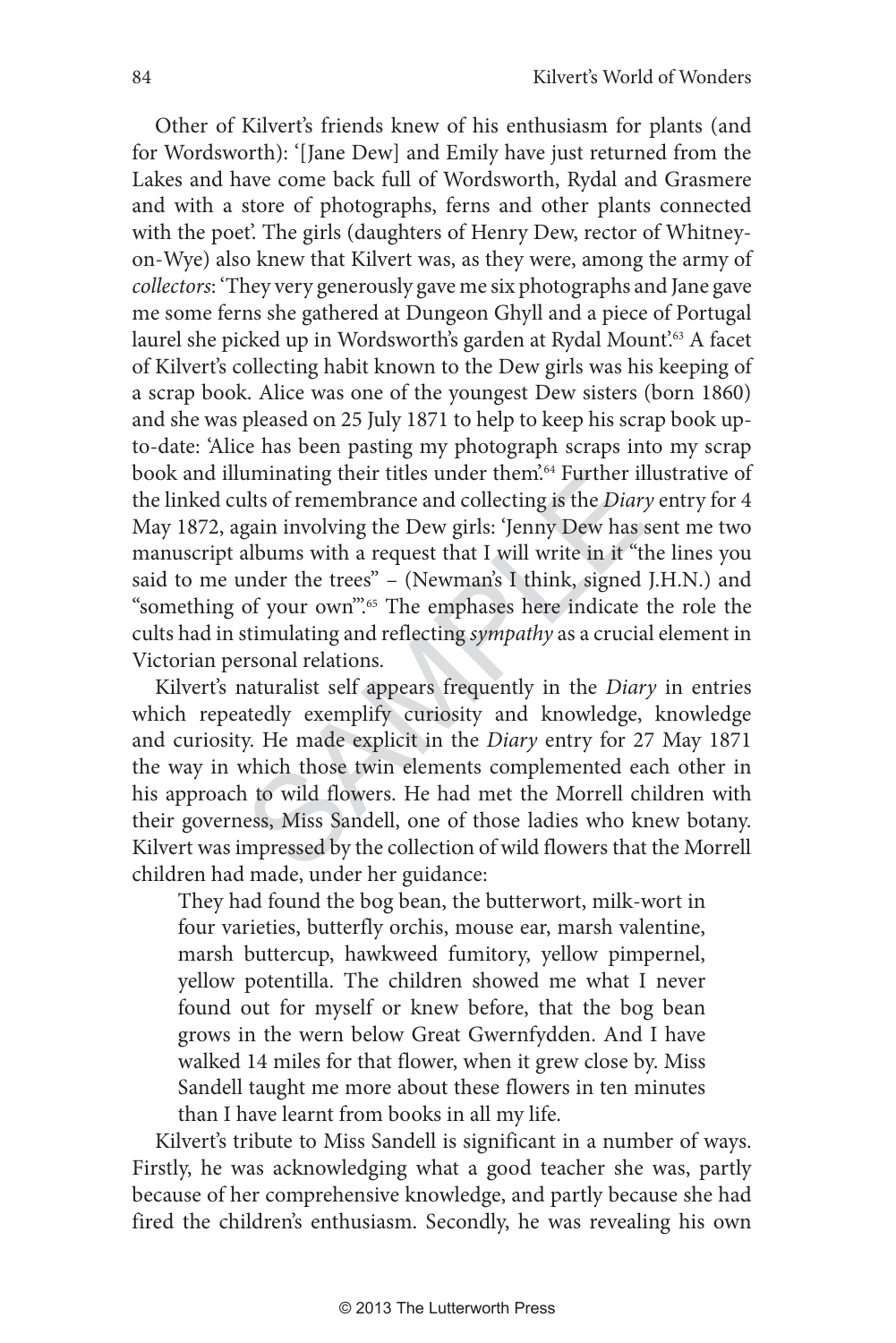enthusiasm as a naturalist in his comment about the bog bean. Thirdly, he was revealing that some of his own knowledge came from years of reading botanical handbooks. Fourthly, he was acknowledging the limitations of botanical books – discovering and experiencing flowers for oneself was superior to theoretical knowledge.

eptember 1889. It bears the name of a C<br>so it might have been bought by Mrs Kilv<br>nearby (perhaps as a present for her).<sup>67</sup> It is<br>e book found favour with the Kilverts when<br>of a man Benjamin Maund (1790-1864)<br>nbury, Worce We can identify a botanical handbook that figured in the Kilvert family library from which some of the diarist's knowledge must have come: Maund's *The Botanic Garden*, held in the collection of Kilvert memorabilia in the National Library of Wales. The book is volume one, published in 1825, of what was a thirteen-volume work and was left by Kilvert's mother to her daughter Emily.<sup>66</sup> The undated inscription in it reads: 'Thermuthis Kilvert, Langley Burrell Rectory'. Emily had inscribed her own name below with the date September 1889. It bears the name of a Chippenham bookseller so it might have been bought by Mrs Kilvert's parents who lived nearby (perhaps as a present for her).<sup>67</sup> It is not hard to see why the book found favour with the Kilverts when one knows what kind of a man Benjamin Maund (1790-1864) was. He was born at Tenbury, Worcestershire, the son of a farmer, and had some formal education, 'because of the knowledge of the Classics, as well as comprehensive reading and sound knowledge of literature' evident in his writings.<sup>68</sup> Maund was apprenticed to a printer in Ludlow from the age of sixteen and when he was twenty-three he bought a printer's business in Bromsgrove. He combined printing with the roles of stationer, bookseller, publisher, and chemist. A model and progressive citizen, he was a churchwarden, member of several parish committees, and 'prime mover in the building of a new town hall and cattle market<sup>'.69</sup> Another source noted that 'he did much to raise the town's intellectual tone'.<sup>70</sup>

Humphreys stated that 'Maund must have been a striking personality, with an intense love of nature, and a deeply religious character.<sup>71</sup> Emphases in *The Botanic Garden*72 show his natural theology. The preface to volume one (Mrs Kilvert's volume) stated that 'Man, by nature, inherits the love of flowers', though this 'divine excitement' was often suppressed by 'the busy scenes of life'.<sup>73</sup> The fullest statement of Maund's natural theology appears in the preface of another ambitious work of his: *The Botanist* (five volumes, 1836-1842):<sup>74</sup>

To a mind impressed with the belief in the infinite wisdom and goodness of the Creator, Botany affords a perpetual course of the very highest description, of mental gratification, in the never-ending proofs it entails of an allpervading intelligence.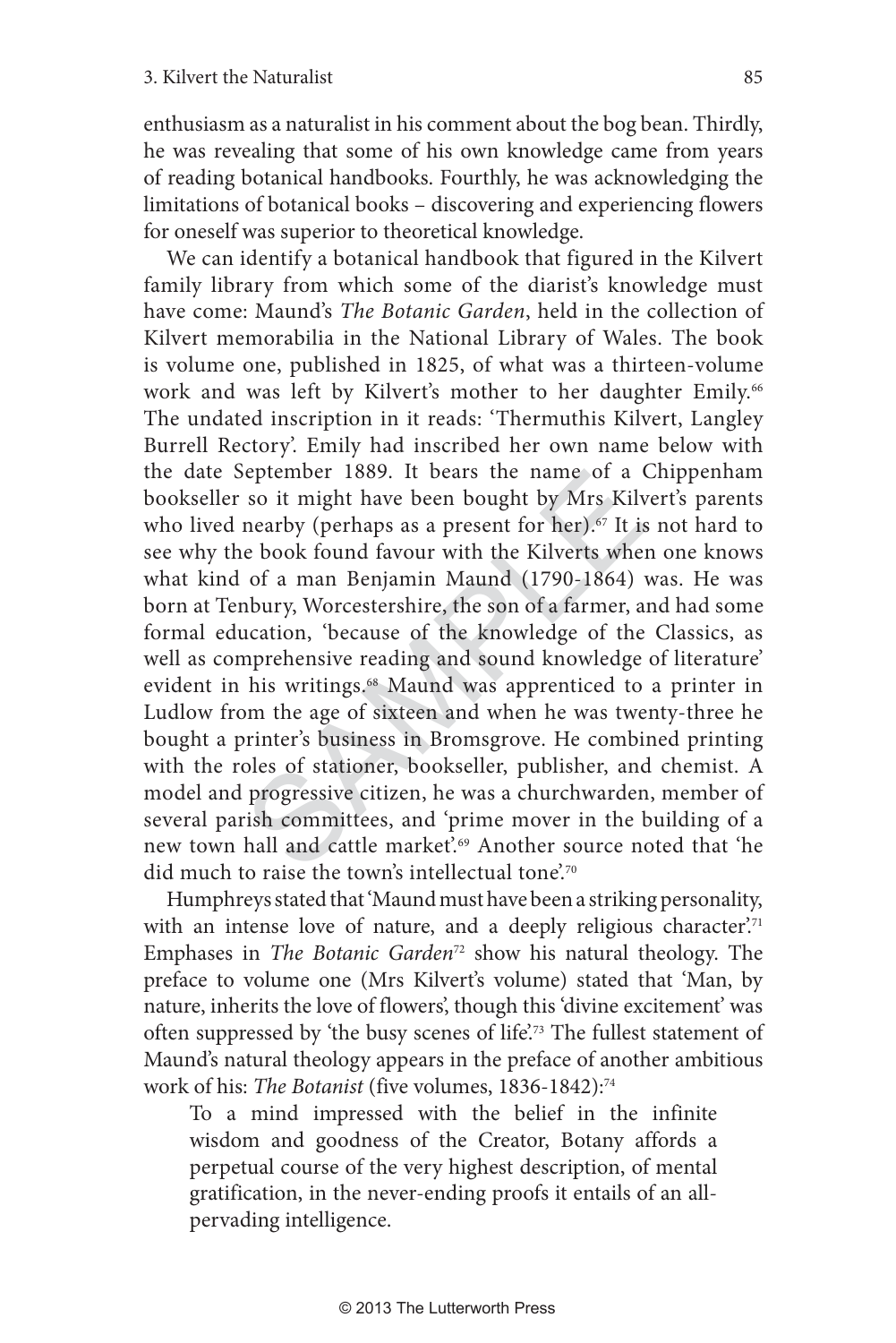The first volume of *The Botanist* appeared in 1836 and it is clear from Maund's wording in the above passage that he was intending to make a connection between his work and the recently launched *Bridgewater Treatises* 'on the Power, Wisdom and Goodness of God, as manifested in the Creation'. The 8th Earl Bridgewater commissioned a series of works, by the leading scientists of the day in the period 1830-1836, designed to show that science and religion complemented each other.

titudes to the natural world and to Empire.<br>
ent roles: Ralph wants to collect specimens, sor<br>
1 shoot. The former states that he intends to<br>
1 the interests of science.<sup>76</sup> This is one of the was<br>
stifies colonialism; tra We have another insight into Kilvert as teacher and naturalist when we recall that one of the books he sent on 23 March 1872 as a present to Hugh Thomas, son of his Mitcham friend, was R.M. Ballantyne's *The*  Gorilla Hunters. The book has two heroes: Ralph Rover,<sup>75</sup> a naturalist, and Peterkin Gay, a hunter, whose mission to West Africa epitomises Victorian attitudes to the natural world and to Empire. They have interdependent roles: Ralph wants to collect specimens, some of which Peterkin will shoot. The former states that he intends to take home specimens in the interests of science.<sup>76</sup> This is one of the ways in which the book justifies colonialism; trade and Christianity are the other justifications. The thousands of specimens of exotic flora and fauna flooding into Britain from all over the Empire signified an attempt to control nature.77 The BAAS took the lead in the classification of specimens and was well known to the public, although it 'existed primarily to serve the interests of élite naturalists',78 with many clergymen playing a key role in its founding. There were also county natural history societies, known as 'field clubs', that encouraged a social cross-section of local people to make trips into the countryside to collect specimens.

Kilvert's essentially ambivalent attitude to field clubs is seen in his shunning of his local club – the Woolhope Naturalists' Field Club of Herefordshire. One *Diary* entry records its imminent arrival in Hayon-Wye in May 1871 to open up an ancient barrow. Kilvert wrote: 'I had intended to be present, but I did not go as I hate going about in herds and hated the idea of seeing the mountain desecrated by this particular herd'. Three days later, he went close to the barrow: 'Imagine my delight to find the place perfectly silent and solitary except for the sheep'.<sup>79</sup> This is Kilvert the solitary, spiritual man for whom nature was a thing of beauty and quietness, a vehicle for meditation, and the source of private memories and dreams. The formal collaborative, recording/ classifying aspect of the naturalist's work did not appeal to him. Rational scientific enquiry seemed at odds with the spiritual dimension, the *mystery*, of nature. Nevertheless, such enquiry, conducted by others, excited him (this ambivalence is explored later vis à vis his admiration for the scientific work of John Tyndall).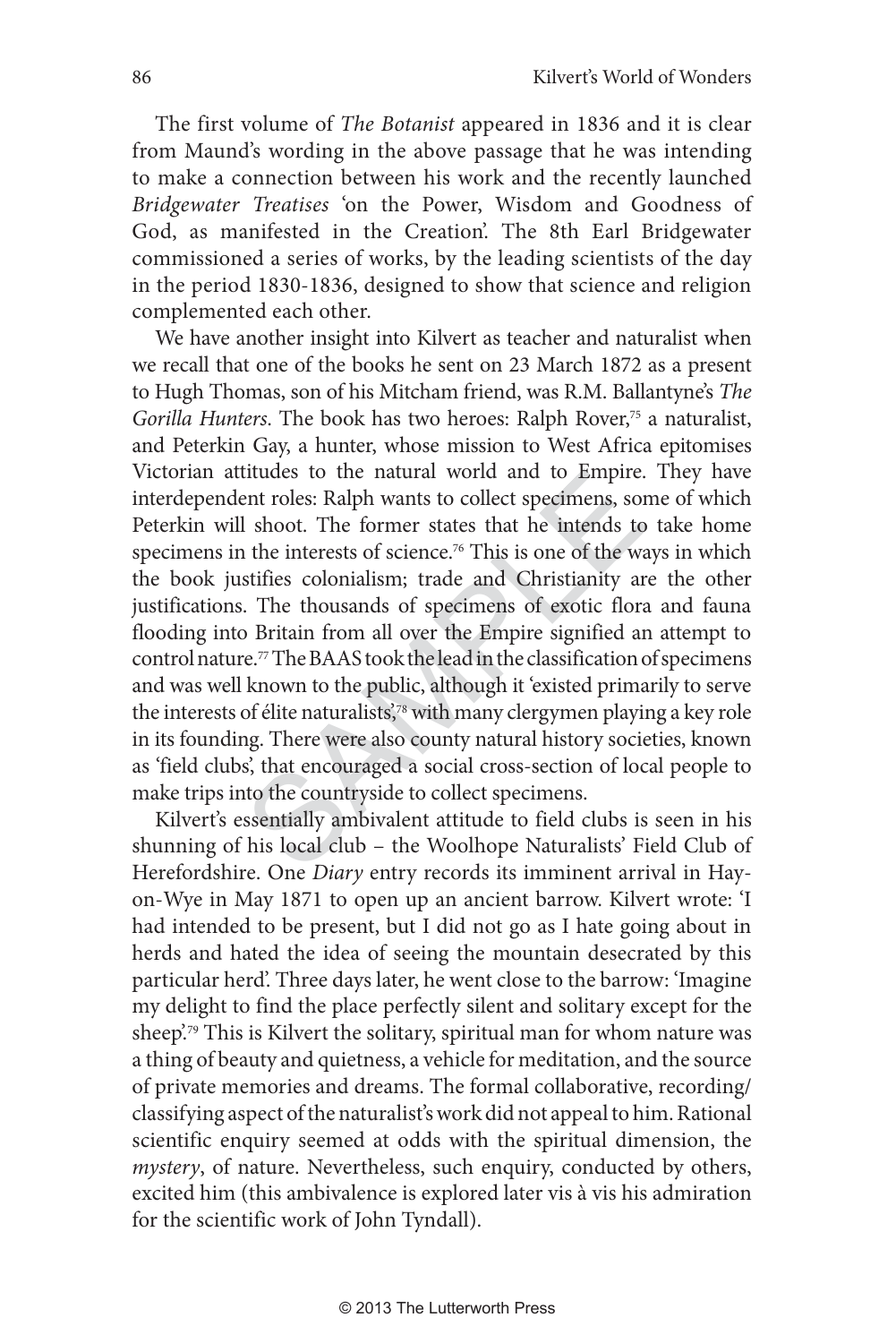Kilvert's younger brother Edward, nicknamed 'Perch', was a naturalist of the recording, classifying kind, as was evident when he came to stay in Clyro in June 1870 and the brothers embarked together on several outings which had the character of field trips. On 11 June we find Edward identifying some beetles, while Kilvert stood back and admired his knowledge: 'These beetles seemed to be old acquaintances of Perch who recognised them immediately as the wailing beetle or Necropherus sepultor'. (Kilvert himself never used Latin names for fauna and flora.) It was Edward too who 'found the curious circular nest of the ground bee' two days later. He was regularly to be found 'groping' in streams in the hunt for creatures, as on 17 June when he found a crayfish, 'which crawled about the table . . . like a fresh water clean brown lobster'. Kilvert had learned something from his brother: 'I did not know there were any crayfish in the brook'.80

from his brother: 'I did not know there were<br>k'.<sup>30</sup><br>was brought up, as this chapter and the previ<br>be a collector. The seminal volumes of his  $\epsilon$ <br>'s *Country Book, The Children's Year, Old I*<br>England and Wales, *The Leis* Kilvert was brought up, as this chapter and the previous one have shown, to be a collector. The seminal volumes of his early reading – *The Boy's Country Book*, *The Children's Year*, *Old England*, *The Beauties of England and Wales*, *The Leisure Hour* and (Maund's) *The Botanic Garden* – all had a collecting ethos. The idea of 'collections', often actual museums, figured strongly in his background. *Old England* is characterised as a 'Pictorial Museum'. He must have had something like a museum at home or in his lodgings to house the shell, plant, and mineral specimens he collected.<sup>81</sup> The 'memorials' (locks of hair, bookmarks etc.) of child lovers in his desk's secret drawer were a kind of museum. The Great Exhibition, to which he was taken as a child, was an inspiring museum of Empire: a coming together of exotic wonders and wonders of everyday usefulness. His endless parochial journeying ('villaging' he called it) combined the naturalist's hunt for specimens of various kinds with a concern for parishioners' needs. His naturalist self was supported by his sisters Emily and Dora and by his brother Edward. In the environs of Clyro it was supported by the Dew sisters, Richard Meredith, and Thomas Webb (of whom more will be said later). And he always had his close friends, the Hockins.

The historian Lynn Merrill's analysis of the characteristic discourse of Victorian natural history contains various insights relevant to Kilvert's mode of writing. She showed that agricultural, historical, and topographical information was typically blended with folklore and anecdote – a marked feature of *Kilvert's Diary*. In addition, natural history writing of the period was 'intimately entwined' with travel writing; Kilvert's work shows this too. Merrill regarded